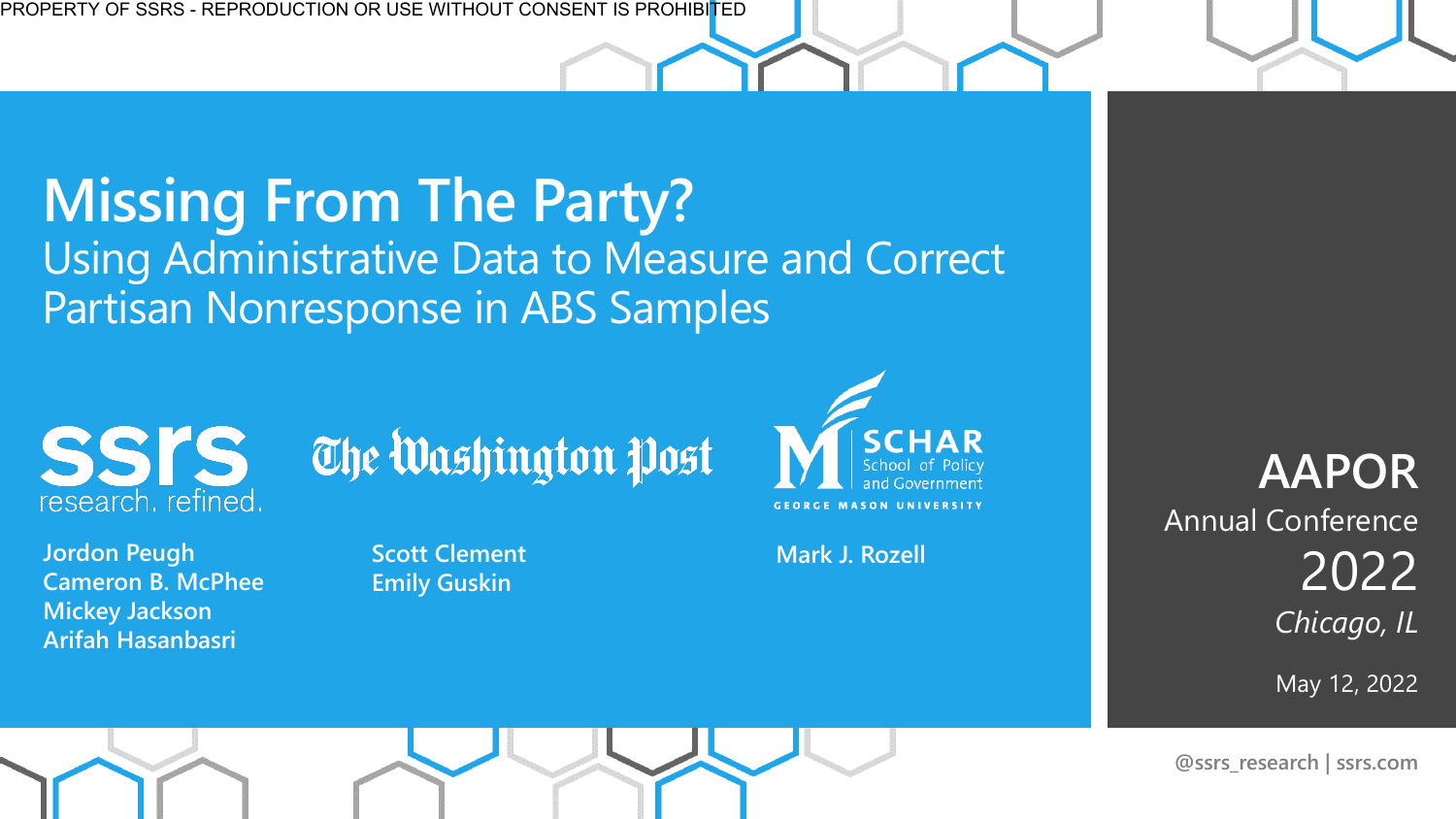### Background

- The 2020 U.S. pre-election polls had the highest error in national polls in 40 years.
- AAPOR task force suggested the polling error may have been caused in part by non-ignorable partisan nonresponse, even after controlling for weighting demographics.
- If there is systemic nonresponse bias in election polls, other polls may also suffer from biases.
- Consequently, measuring and correcting for nonignorable partisan nonresponse is a high-priority research area for public opinion research.
- However, even assessing partisan nonresponse is challenging.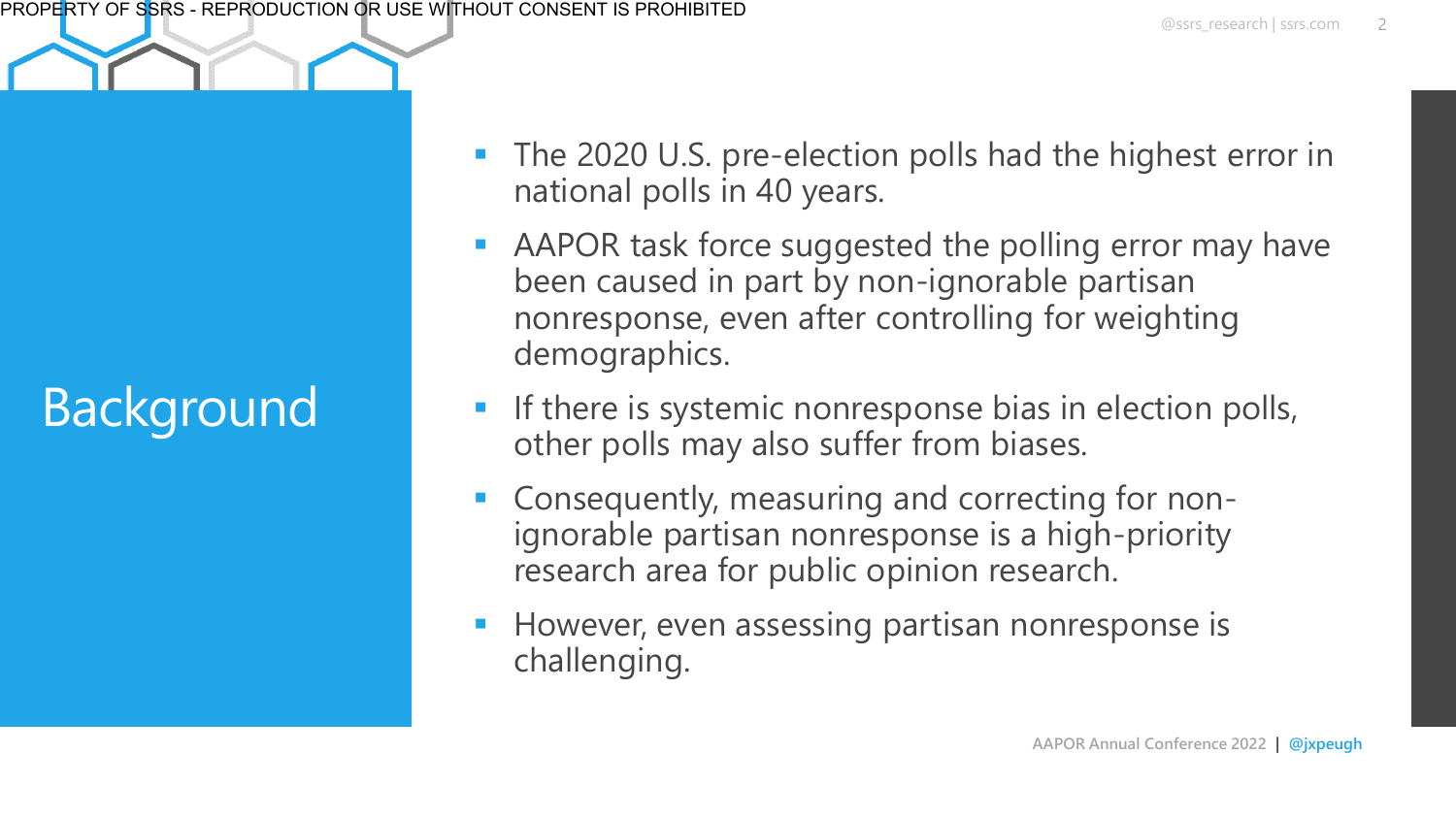#### @ssrs\_research | ssrs.com

3

# Challenges in Assessing Partisan Nonresponse

- Benchmarking using Party-ID (PID) population distributions has limitations.
	- PID is not collected on high quality federal surveys typically used for demographic benchmarks.
	- Self-reported PID is sensitive to response mode and item wording.
	- PID is an attitude, not a fixed characteristic, changes over time.
- Benchmarking using certified results of election vs. self-reported recalled vote has limitations.
	- Sample must be limited to respondents who voted in the prior election.
	- Voting tends to be overreported.
	- Voters may misreport their candidate choice.
- Because of these issues, comparisons of the responding sample to external benchmarks are unsatisfactory for assessing partisan nonresponse.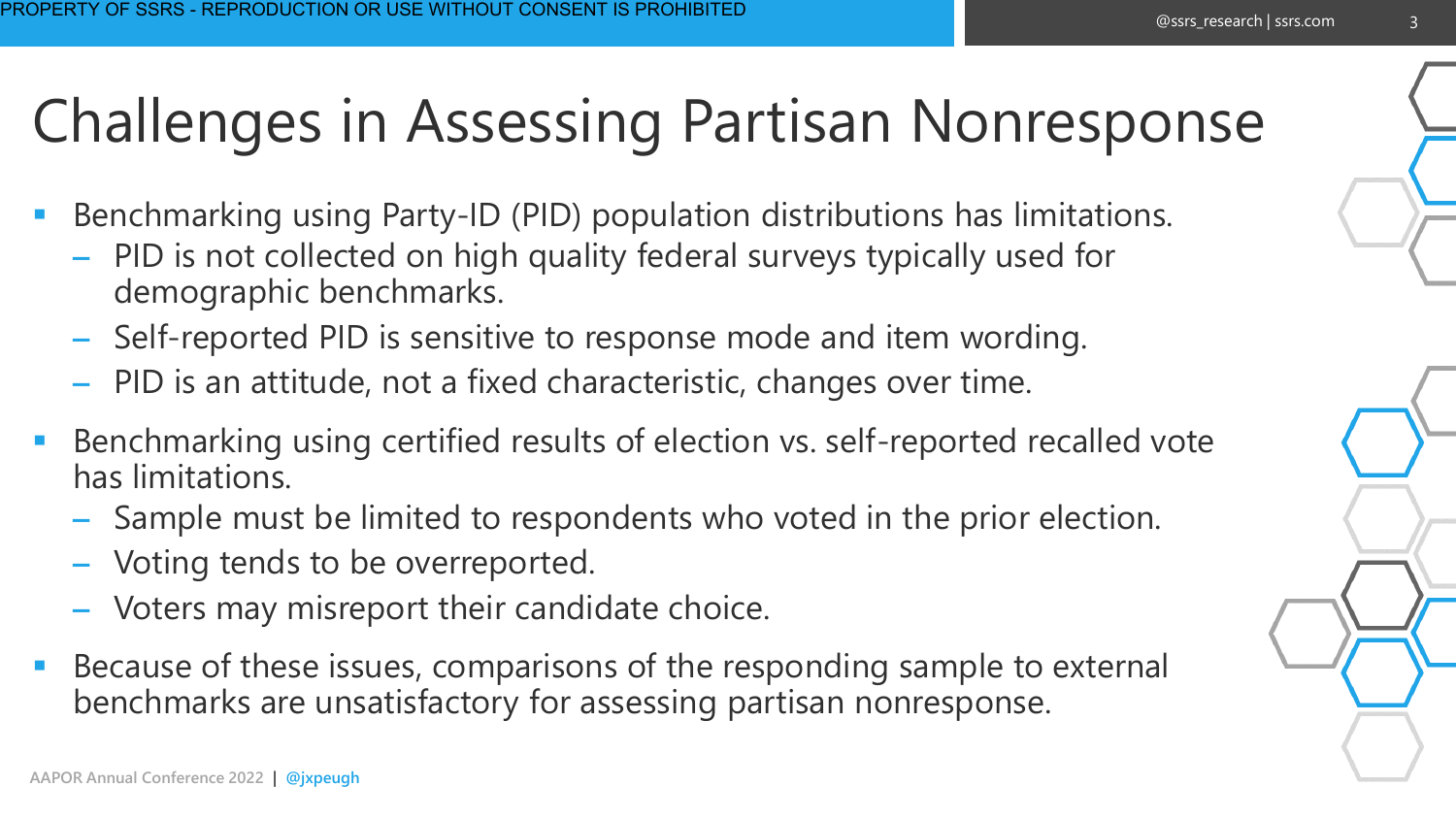## Can appended administrative data help improve identifying and correcting partisan nonresponse?

- Address-based samples (ABS) can be linked to many auxiliary administrative data sources, including marketing databases and voter files at the address level; publicly available estimates for small areas such as census tracts and blocks; and electoral precincts.
- Some auxiliary data is correlated with PID and could be used to analyze nonresponse bias.
	- Comparing composition of respondents to the initially selected sample.
	- Potentially correcting for nonresponse by adjusting respondents back to their sample distribution.
- Appended data on PID or related characteristics could help sidestep the limitations of traditional PID benchmarking.

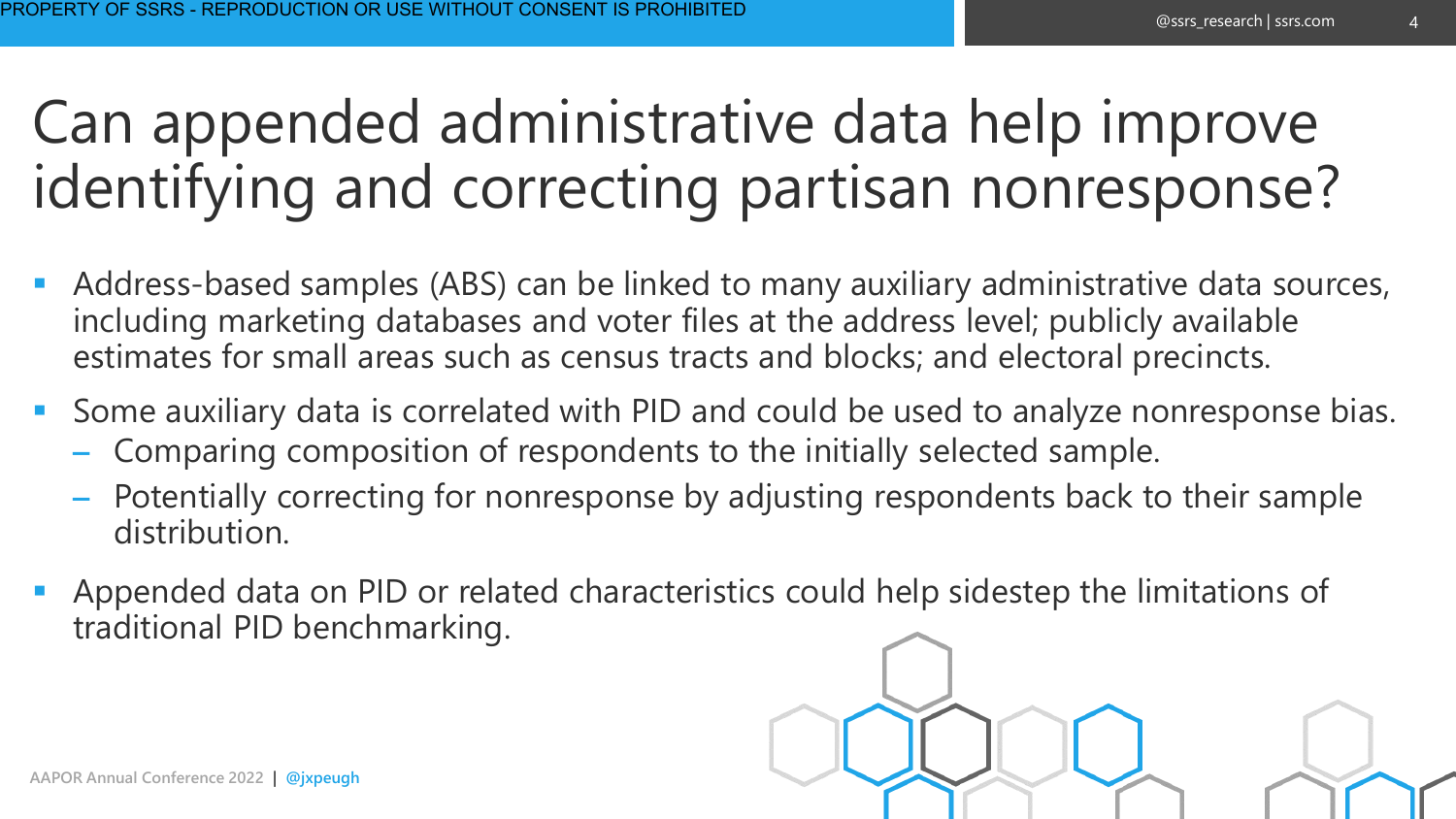@ssrs\_research | ssrs.com 5

Can appended indicators of PID and related characteristics be utilized to assess partisan nonresponse in mixed-mode ABS designs?

What do such "sample-based" PID indicators tell us about partisan nonresponse bias in a political survey of the U.S. adult population?

Does weighting on sample-based PID indicators yield a more politically representative sample?

### Research **Questions**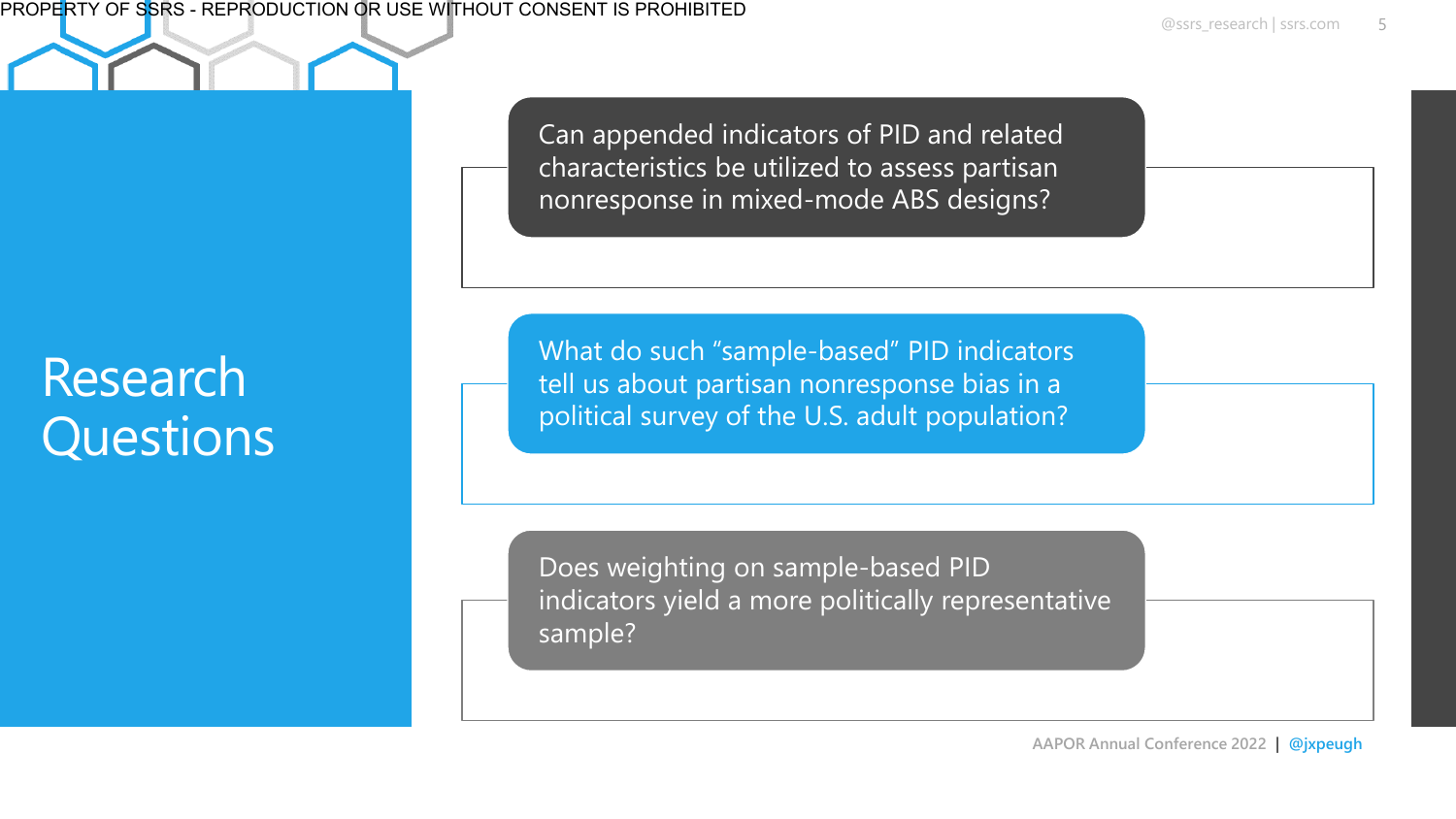## Methods

- The Washington Post and the Schar School of Policy and Government at George Mason University (WP/GMU) Poll
- Explored attitudes toward technology platforms and regulation
- Data collection by SSRS
- ABS sample of 10,000 U.S. residential addresses
- Fielded November  $2021 3$ -week field period
- Appended data:
	- Address-matched voter registration data from L2, including individual level PID and political ideology based on consumer file data
	- Precinct level 2016 and 2020 election results, using geographic match based on latitude and longitude
	- FIPS code to county-level 2020 election results from Atlas of U.S. Presidential Elections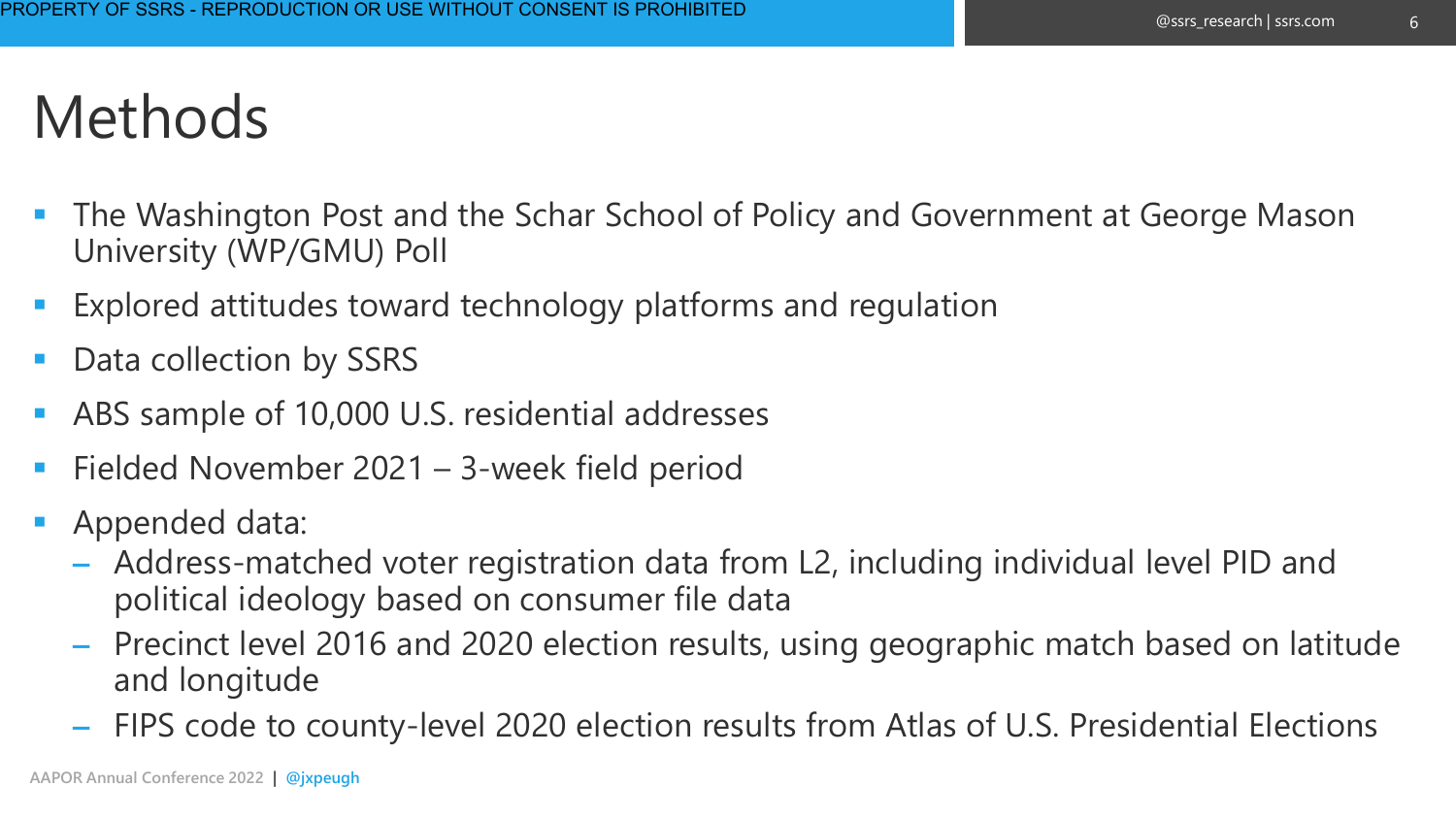## Appended Data Used to Create Modeled PartyID

- Modeled PID ("MPID") was calculated using a gradient boosted model trained on SSRS Opinion Panel recruitment sample (nationally representative addressbased sample).
- Dependent variable in MPID model was self-reported PID (including leaners).
- Predictors in MPID model were:
	- Contextual variables –precinct-level presidential election results
	- Administrative variables voter file (including inferred PID) and consumer file (including ideology) variables; address-level but missing for some addresses
- Sampled addresses matched to external files were assigned a supplementary predicted MPID variable.
- MPID was a model-based aggregation of these contextual and administrative variables, available regardless of response status to the survey.

7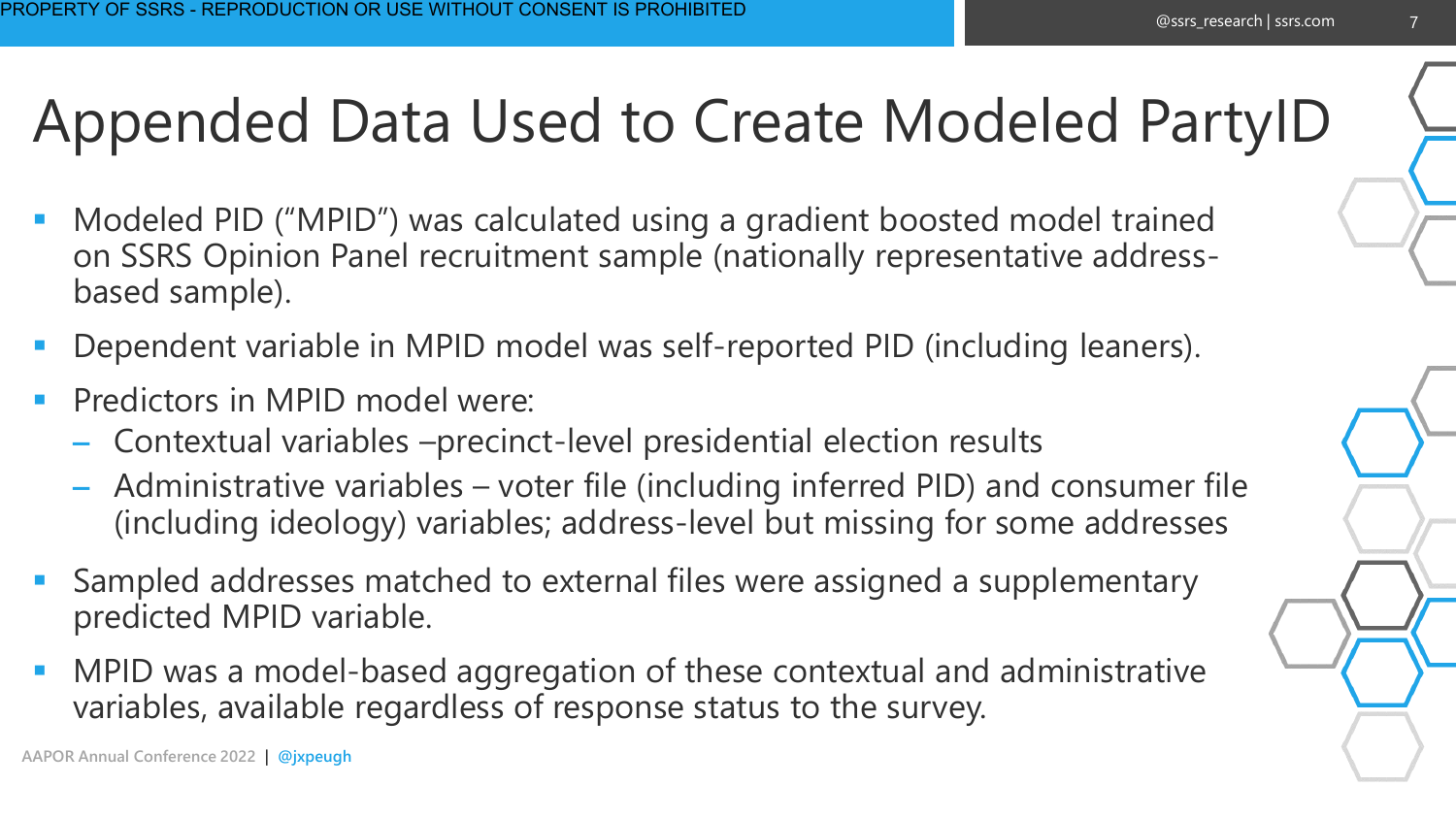Data **Collection** Protocol and Response Rate

#### **Mailing 1: Invitation**

- Paper invitation with URL and login information for the online questionnaire (bilingual)
- Hard copy of the questionnaire
- Spanish hard copy of the questionnaire included for likely Spanish speaking households (20% of the sample)
- Prepaid return envelope
- \$1 or \$2 cash incentive
- **Mailing 2: Bilingual reminder postcard**
- **Promised Incentive: \$10 for completing the online** questionnaire or \$5 for mailing back the paper survey
- **Response Rate: AAPOR RR3 of 11.6%** 
	- 1,122 completed interviews (772 online; 350 by mail)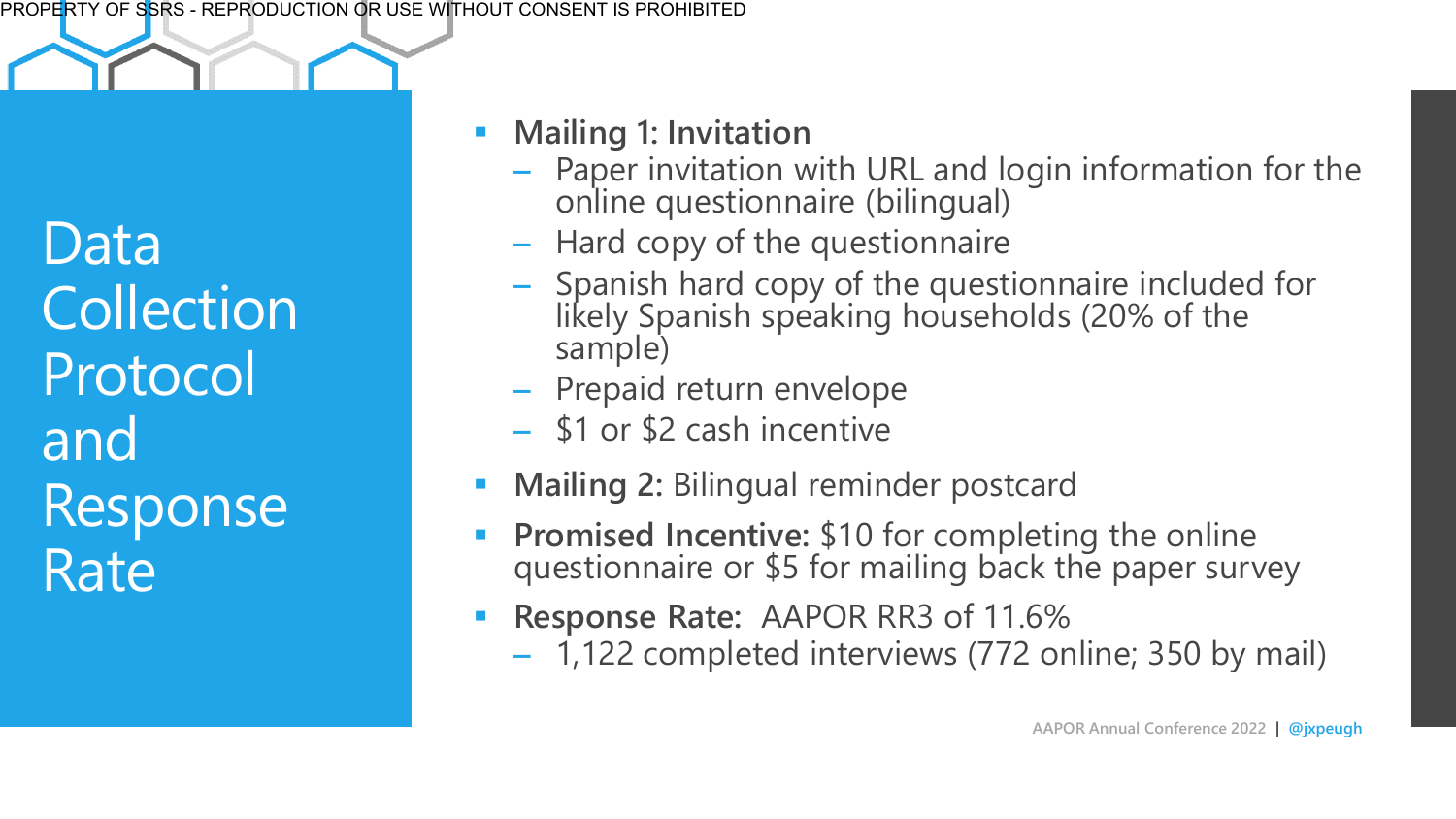# **Weighting**

**Multiple weighting approaches were explored. For this presentation, we will primarily discuss the final weight used.** 

Weighting on the following:

- Pre-raking nonresponse adjustment using MPID and county-level election results
- Demographic raking targets: gender, age, race/ethnicity, education, education X race/ethnicity, Census region, population density
- **EXTERN Final weight included MPID as a raking dimension (with** full-sample distribution as target)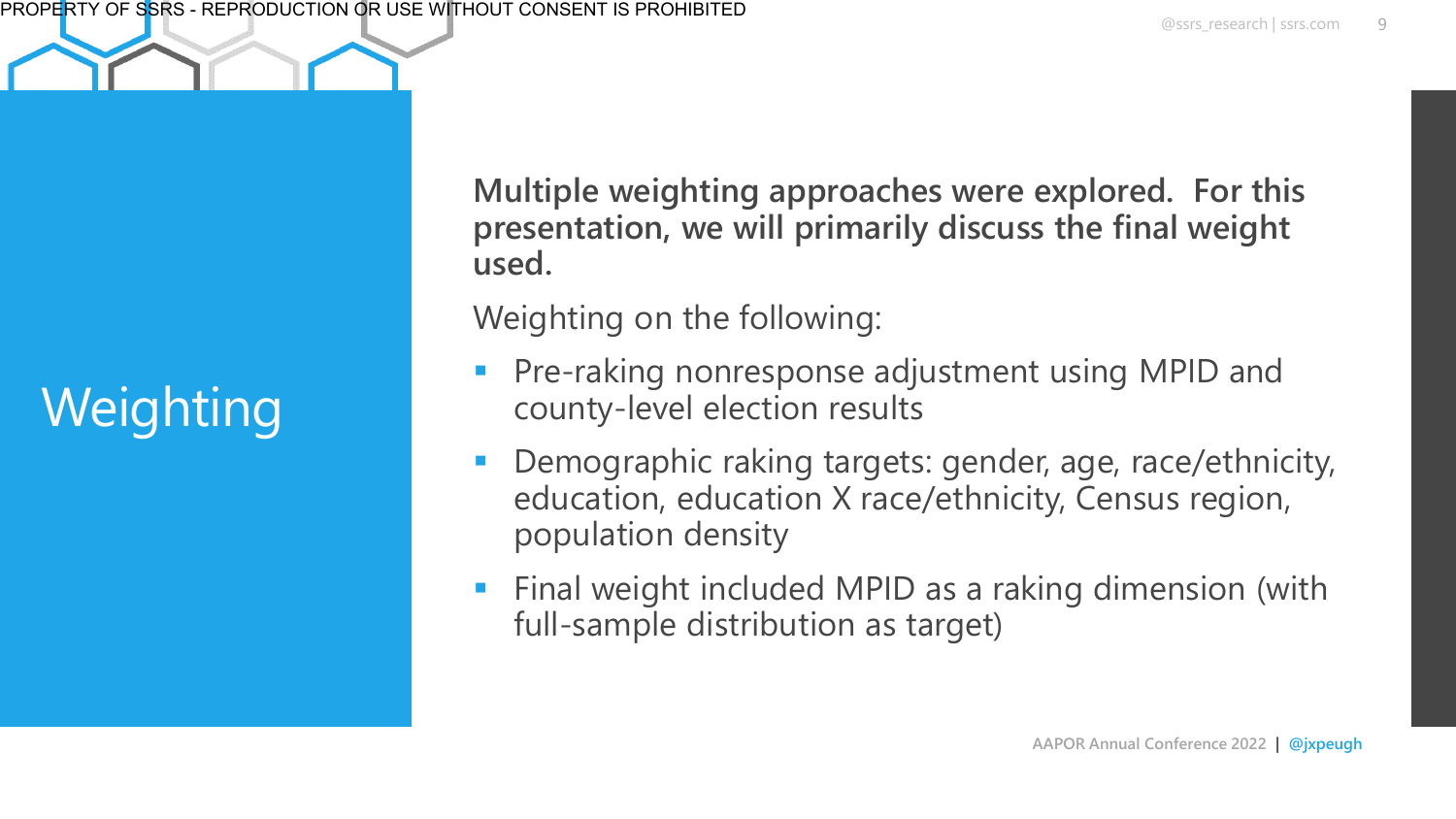PROPERTY OF SSRS - REPRODUCTION OR USE WITHOUT CONSENT IS PROHIBI<mark>T</mark>ED

## Results

**AAPOR Annual Conference 2022 | @jxpeugh**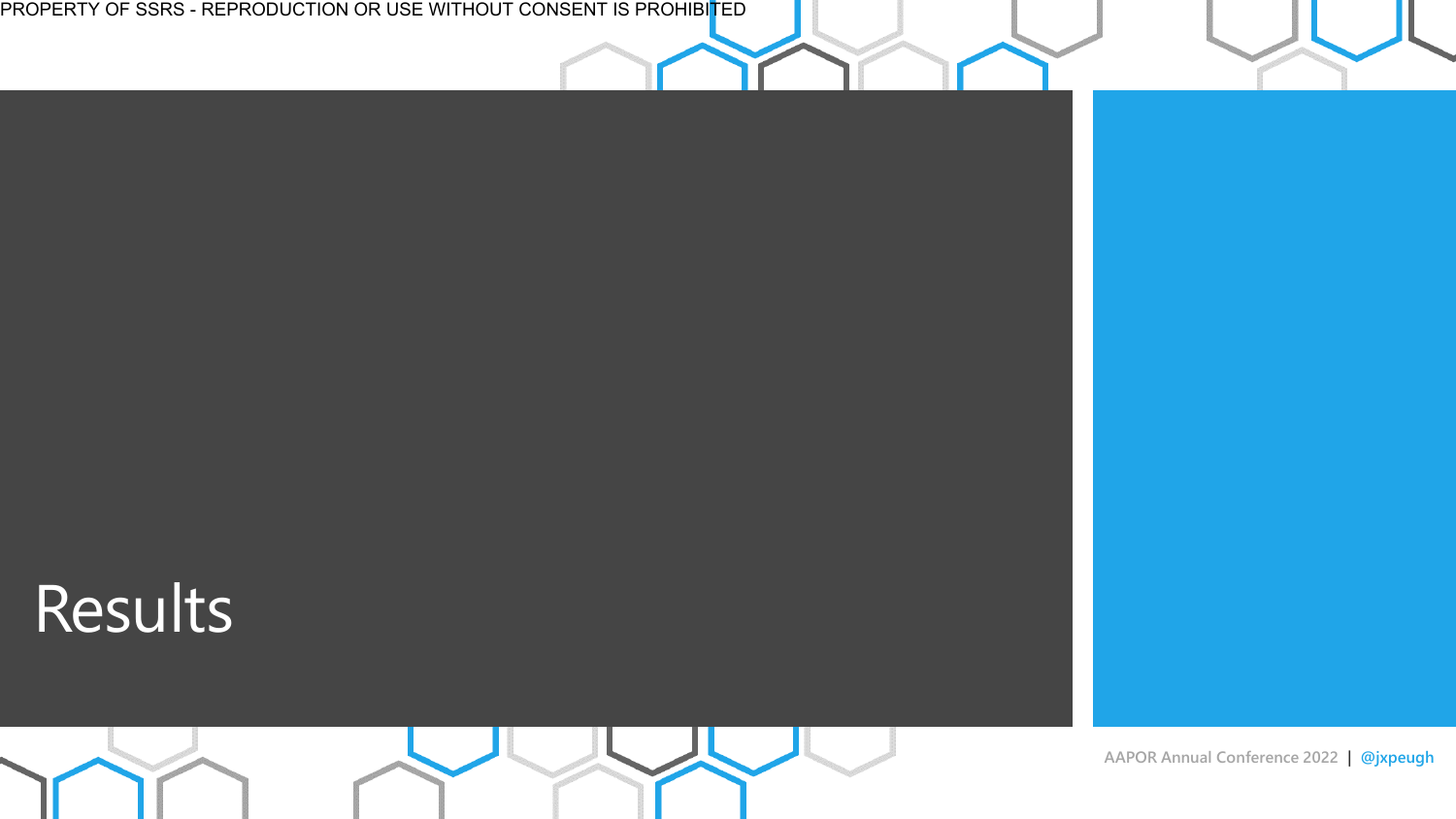#### Research Question 1: Utility of Sample-based PID Indicators

**Household-level indicators from administrative and contextual data were strongly predictive of self-identified PID, a clear indication that they are useful in measuring and correcting for partisan nonresponse bias.**

| DISTRIBUTION OF SELF-REPORTED PARTY IDENTIFICATION,<br><b>BY MODELED PID</b> |                                           |                                |                                |  |  |
|------------------------------------------------------------------------------|-------------------------------------------|--------------------------------|--------------------------------|--|--|
| <b>Sample-based Party</b><br><b>Identification Indicator</b>                 | <b>Self-reported Party Identification</b> |                                |                                |  |  |
|                                                                              | Democrat/<br><b>Lean Democrat</b>         | Republican/<br>Lean Republican | Independent/<br>Other, no lean |  |  |
| Modeled Party Identification (MPID)                                          |                                           |                                |                                |  |  |
| Democrat                                                                     | 66.5%                                     | 14.1%                          | 19.4%                          |  |  |
| Republican                                                                   | 18.4%                                     | 64.4%                          | 17.2%                          |  |  |
|                                                                              |                                           |                                |                                |  |  |
| Accuracy                                                                     |                                           | 65.4%                          |                                |  |  |
| Coverage                                                                     |                                           | 92.6%                          |                                |  |  |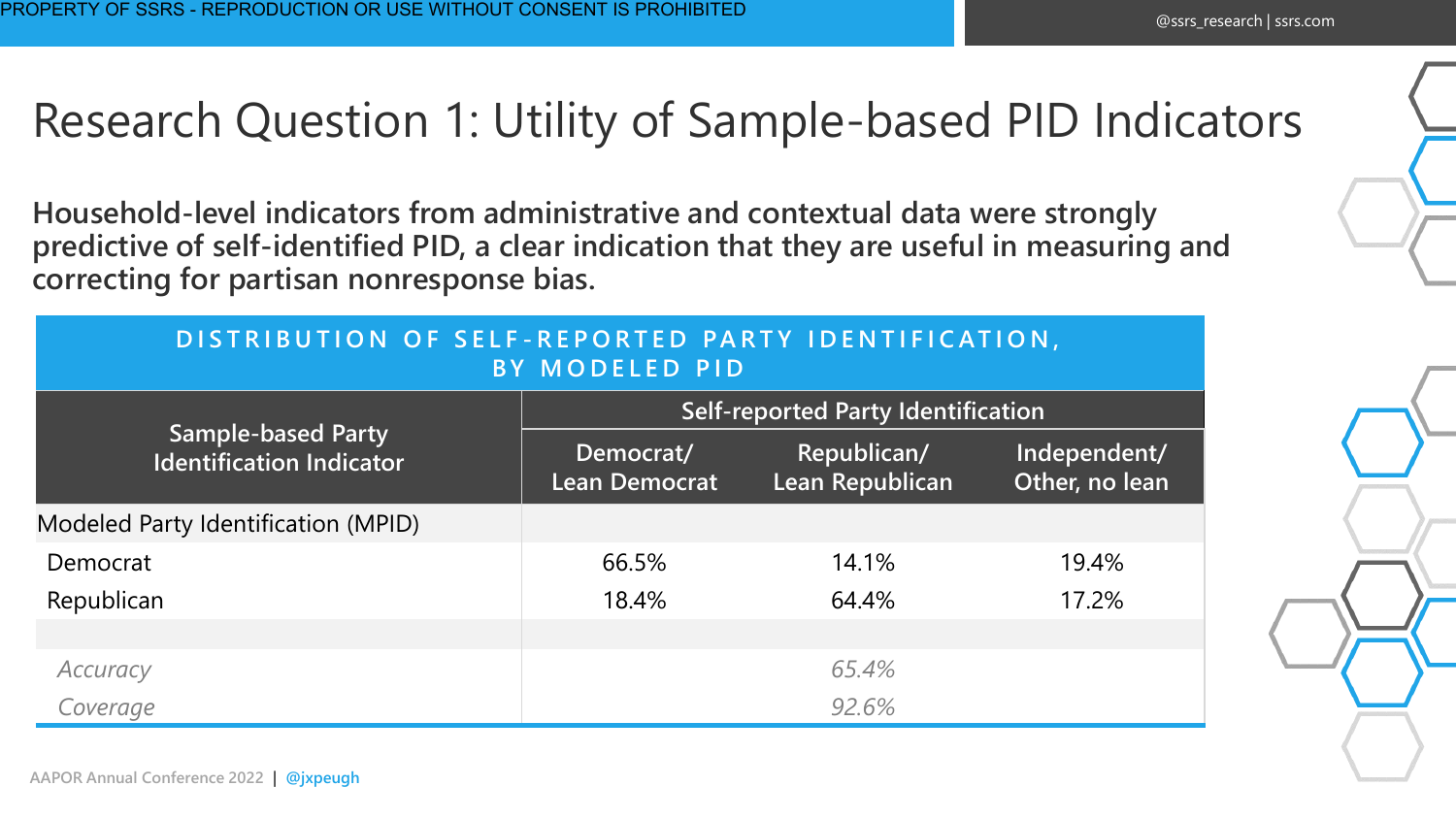#### Research Question 2: Evidence of Partisan Nonresponse Bias

**Households predicted to be Republican were overrepresented in the unweighted sample, but underrepresented (relative to Democrats) in the demographically weighted sample.** 

#### SAMPLE DISTRIBUTION VS. UNWEIGHTED AND WEIGHTED RESPONDENT **D I S T R I B U T I O N S , B Y S A M P L E - B A S E D PA R T Y I D E N T I F I C AT I O N I N D I C AT O R S**

| <b>Sample-based Party</b><br><b>Identification Indicator</b> | Percent of<br><b>Sampled</b><br><b>Households</b> | <b>Percent of Respondents</b> |                                           | <b>Difference from Sampled</b><br><b>Households</b> |                                    |
|--------------------------------------------------------------|---------------------------------------------------|-------------------------------|-------------------------------------------|-----------------------------------------------------|------------------------------------|
|                                                              |                                                   | <b>Unweighted</b>             | <b>Weighted by</b><br><b>Demographics</b> | <b>Unweighted</b>                                   | <b>Weighted by</b><br>Demographics |
| Modeled Party Identification                                 |                                                   |                               |                                           |                                                     |                                    |
| Democrat                                                     | 40.9%                                             | 41.8%                         | 43.9%                                     | 0.9%                                                | 3.0%                               |
| Republican                                                   | 45.2%                                             | 50.8%                         | 46.2%                                     | 5.6%                                                | 1.0%                               |
| Missing                                                      | 13.9%                                             | 7.4%                          | 9.9%                                      | $-6.5%$                                             | $-4.1%$                            |
| Dem – Rep margin                                             | $-4.3%$                                           | $-9.0\%$                      | $-2.3%$                                   |                                                     |                                    |
| <b>AAPOR Annual Conference 2022</b><br>@jxpeugh              |                                                   |                               |                                           |                                                     |                                    |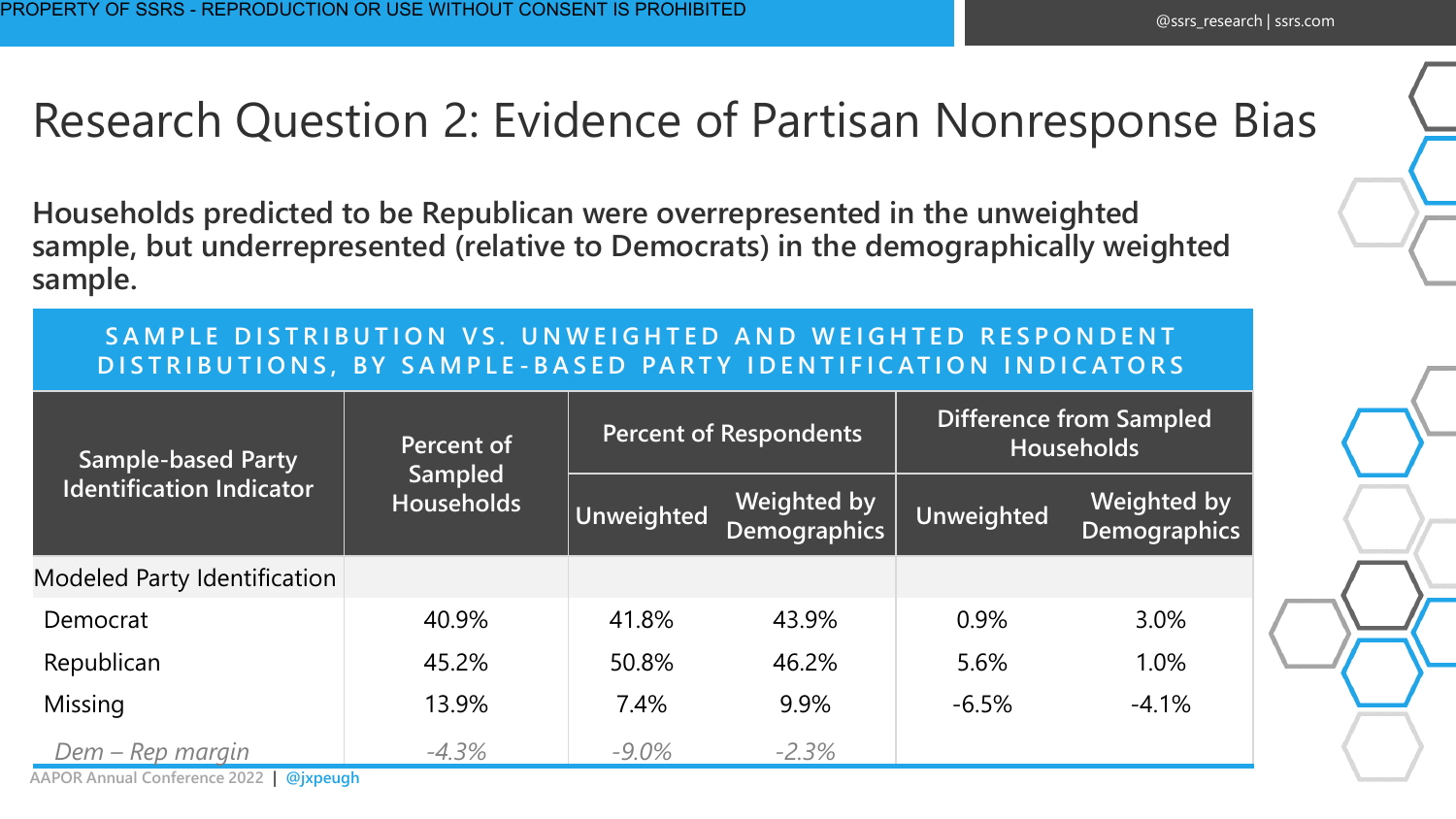#### Research Question 3: Utility of Weighting by Sample-based PID

**Weighting by MPID produced a more accurate estimate of recalled 2020 vote choice when compared with a demographics-only weighting protocol.** 

| EFFECTS OF SAMPLE-BASED PARTY WEIGHTING ON RECALLED VOTE |                         |                    |                                        |                 |  |  |
|----------------------------------------------------------|-------------------------|--------------------|----------------------------------------|-----------------|--|--|
| <b>Measure</b>                                           | Population<br>Parameter | <b>Unweighted</b>  | <b>Weighted Percent of Respondents</b> |                 |  |  |
|                                                          |                         | Percent of         | <b>Weight 1</b>                        | <b>Weight 4</b> |  |  |
|                                                          |                         | <b>Respondents</b> | (Demo Only)                            | (MPID)          |  |  |
| Recalled 2020 Vote (Among Self-reported Voters)          |                         |                    |                                        |                 |  |  |
| <b>Biden</b>                                             | 51.3%                   | 49.3%              | 51.5%                                  | 50.4%           |  |  |
| Trump                                                    | 46.9%                   | 44.0%              | 41.4%                                  | 42.5%           |  |  |
| Other/Refused                                            | 1.8%                    | 6.7%               | 7.0%                                   | 7.1%            |  |  |
| Biden - Trump margin                                     | 4.4%                    | 5.3%               | 10.1%                                  | 7.9%            |  |  |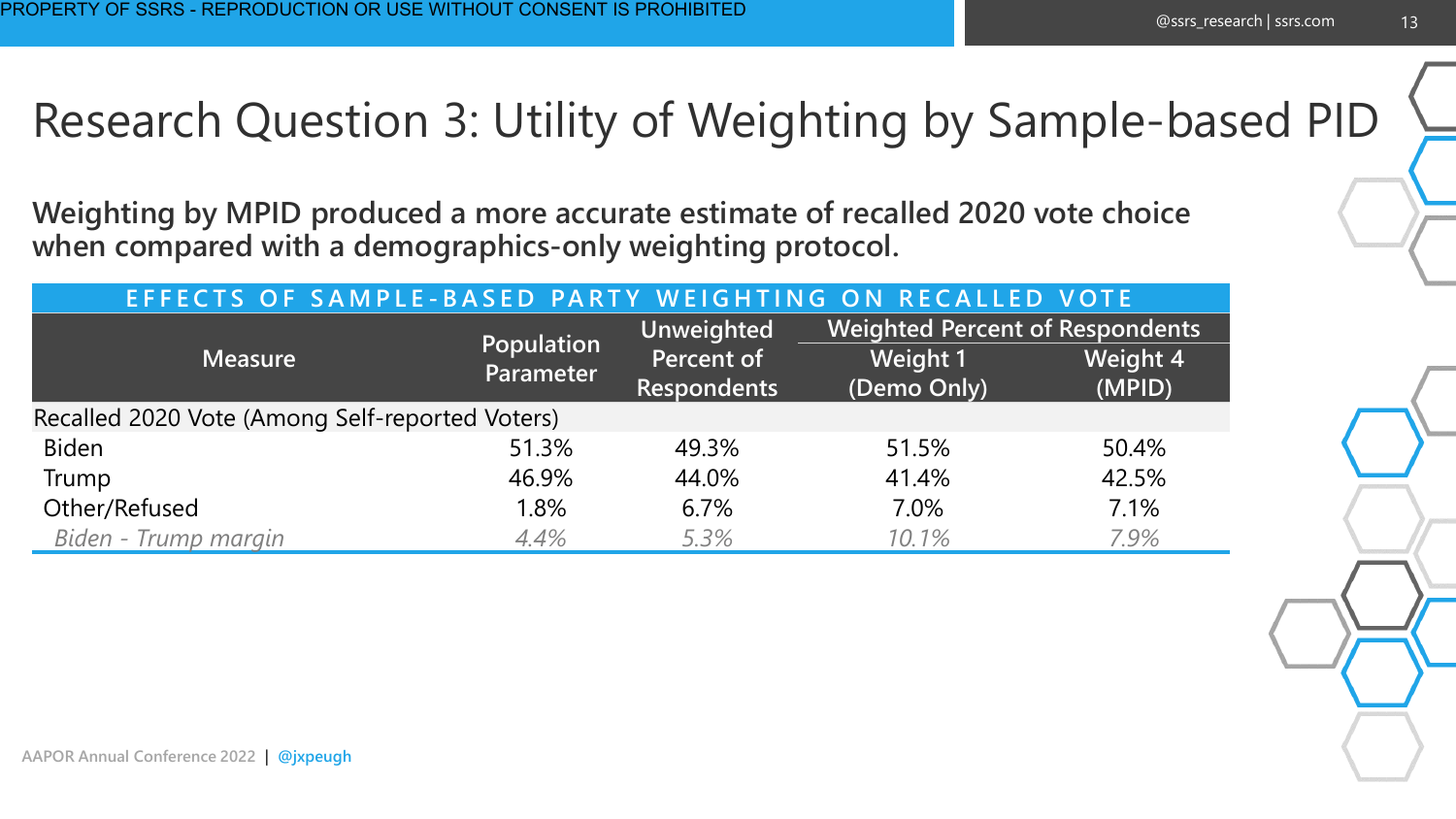#### Research Question 3: Utility of Weighting by Sample-based PID, *Continued*

**Looking at validated voters, weighting by MPID produced estimates closer to certified election results.**

| ESTIMATED TURNOUT AND RECALLED-VOTE DISTRIBUTION,<br>BY VOTER DEFINITION (WEIGHT 4 - MPID) |                                                     |                           |              |                                |  |
|--------------------------------------------------------------------------------------------|-----------------------------------------------------|---------------------------|--------------|--------------------------------|--|
| <b>Voter Definition</b>                                                                    | <b>Estimated Turnout</b><br>(Voting-age Population) | <b>Recalled 2020 Vote</b> |              |                                |  |
|                                                                                            |                                                     | <b>Biden</b>              | <b>Trump</b> | Biden - Trump<br><b>Margin</b> |  |
| Self-identified Voters                                                                     | 75.3%                                               | 50.4%                     | 42.5%        | 7.9%                           |  |
| Validated Voters - Address Level <sup>2</sup>                                              | 61.0%                                               | 49.2%                     | 43.3%        | 5.8%                           |  |
| Validated Voters - Strict Person-level <sup>3</sup>                                        | 52.8%                                               | 48.7%                     | 43.9%        | 4.8%                           |  |
| Validated Voters - Modified Person-level <sup>4</sup>                                      | 58.5%                                               | 49.1%                     | 43.1%        | 6.0%                           |  |
| <b>Certified Election Results</b>                                                          | 61.5%                                               | 51.3%                     | 46.9%        | 4.4%                           |  |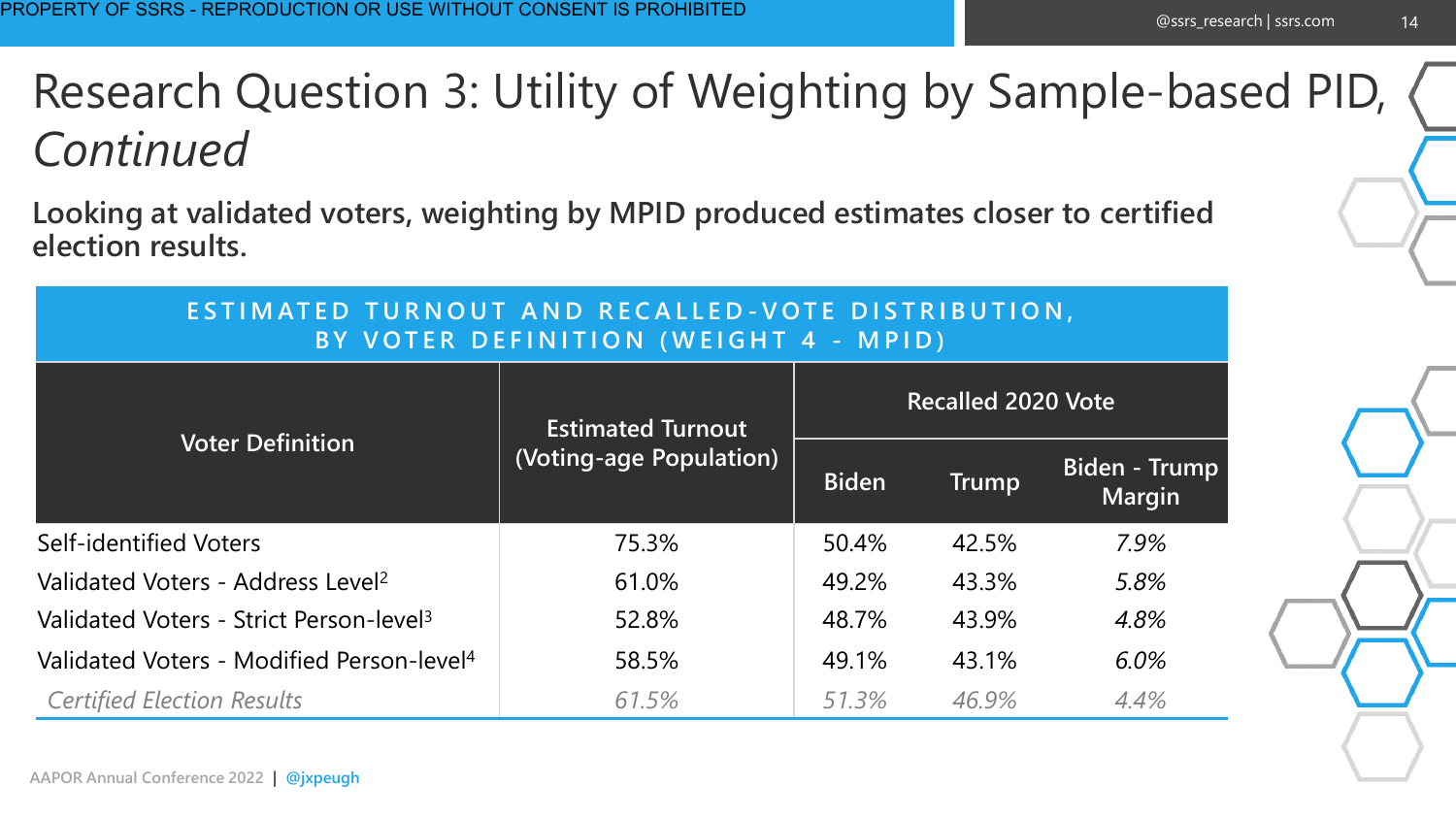PROPERTY OF SSRS - REPRODUCTION OR USE WITHOUT CONSENT IS PROHIBI<mark>T</mark>ED

# Discussion and Limitations

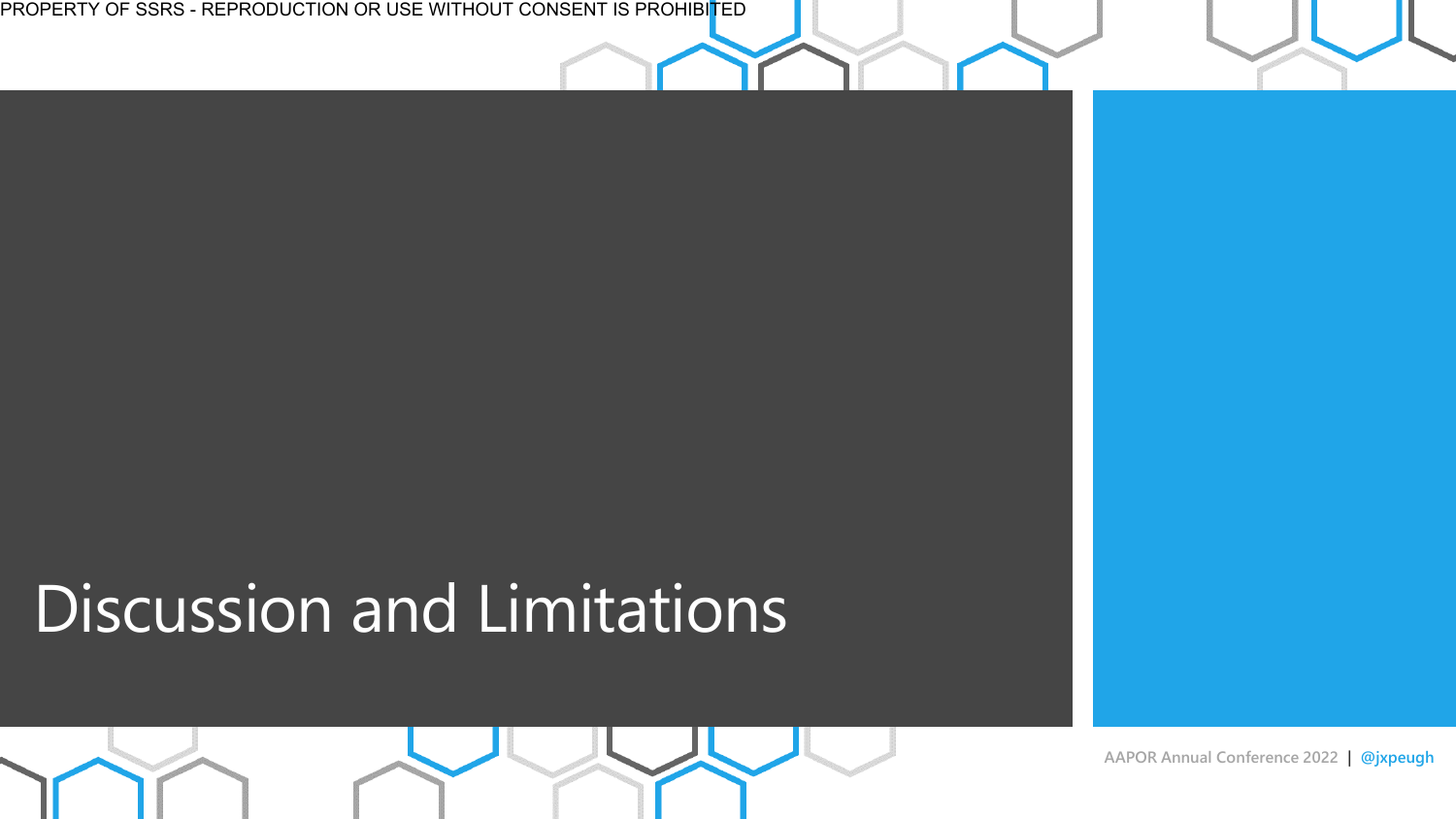## **Discussion**

- ABS sample linked to administrative and contextual indicators of likely political attitudes allowed for the development of a model-based party identification (MPID) indicator for the majority of the sample and was 65% accurate in predicting self-reported party leaning, with fewer than 20% of respondents predicted to belong to the wrong party.
- Appending PID predictions allows for:
	- Monitoring of response rates by predicted partisanship during data collection
	- Measurement of non-ignorable partisan nonresponse
	- Final sample of respondents to be weighted to match predicted partisan makeup of population, without relying on another survey for weighting targets
- Method can be applied to cross-sectional and panel surveys where addresses are available.

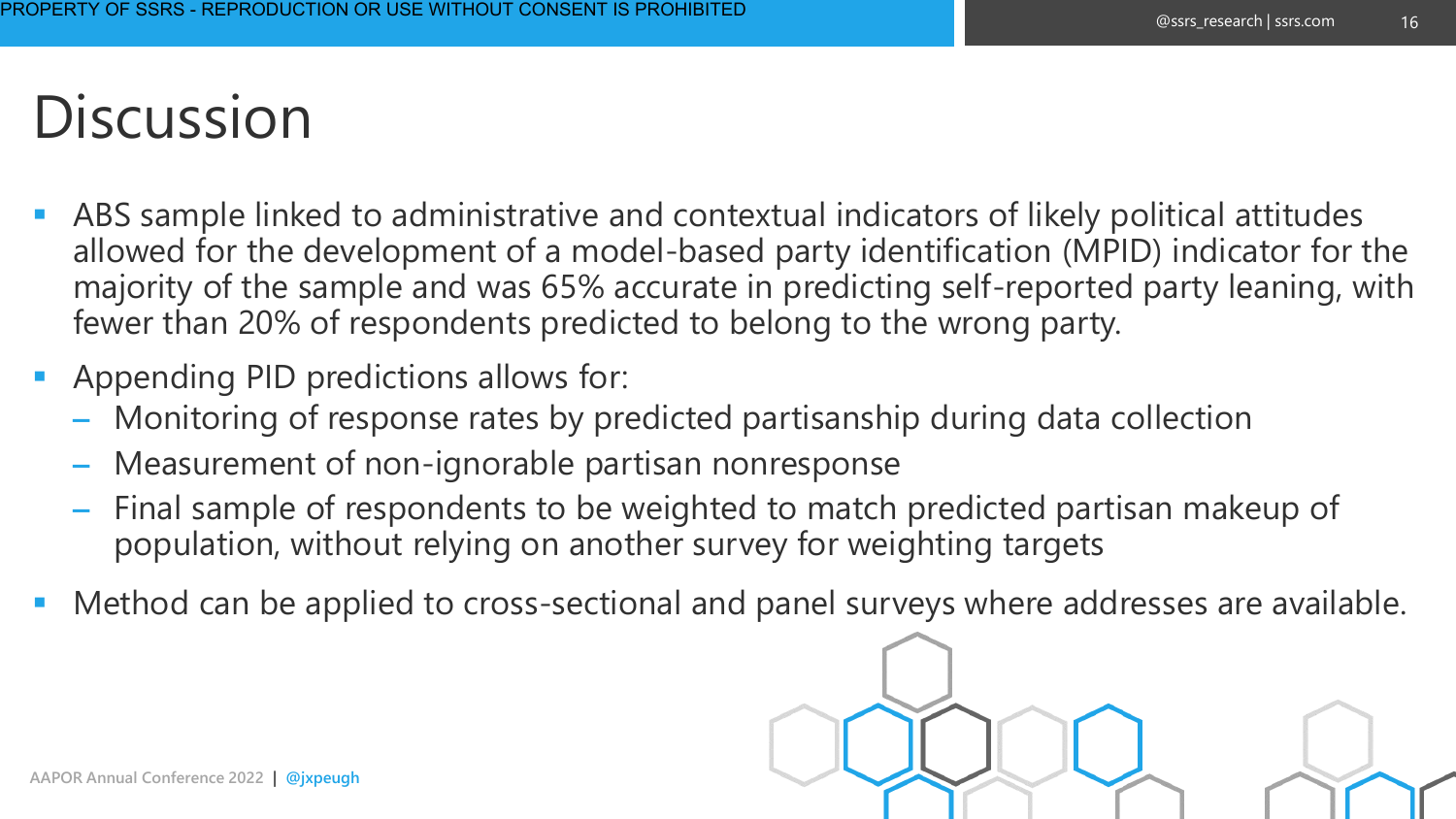## Limitations

This is one national survey; additional research is needed to refine utility of sample-based PID indicators in reducing partisan nonresponse.

Practical Challenges

- Lot of effort needed to analyze existing address-matched survey data to estimate PID prediction model and to append administrative and geographic predictors to ABS sample;
- Long field period (3 weeks) needed, longer than a typical pre-election survey